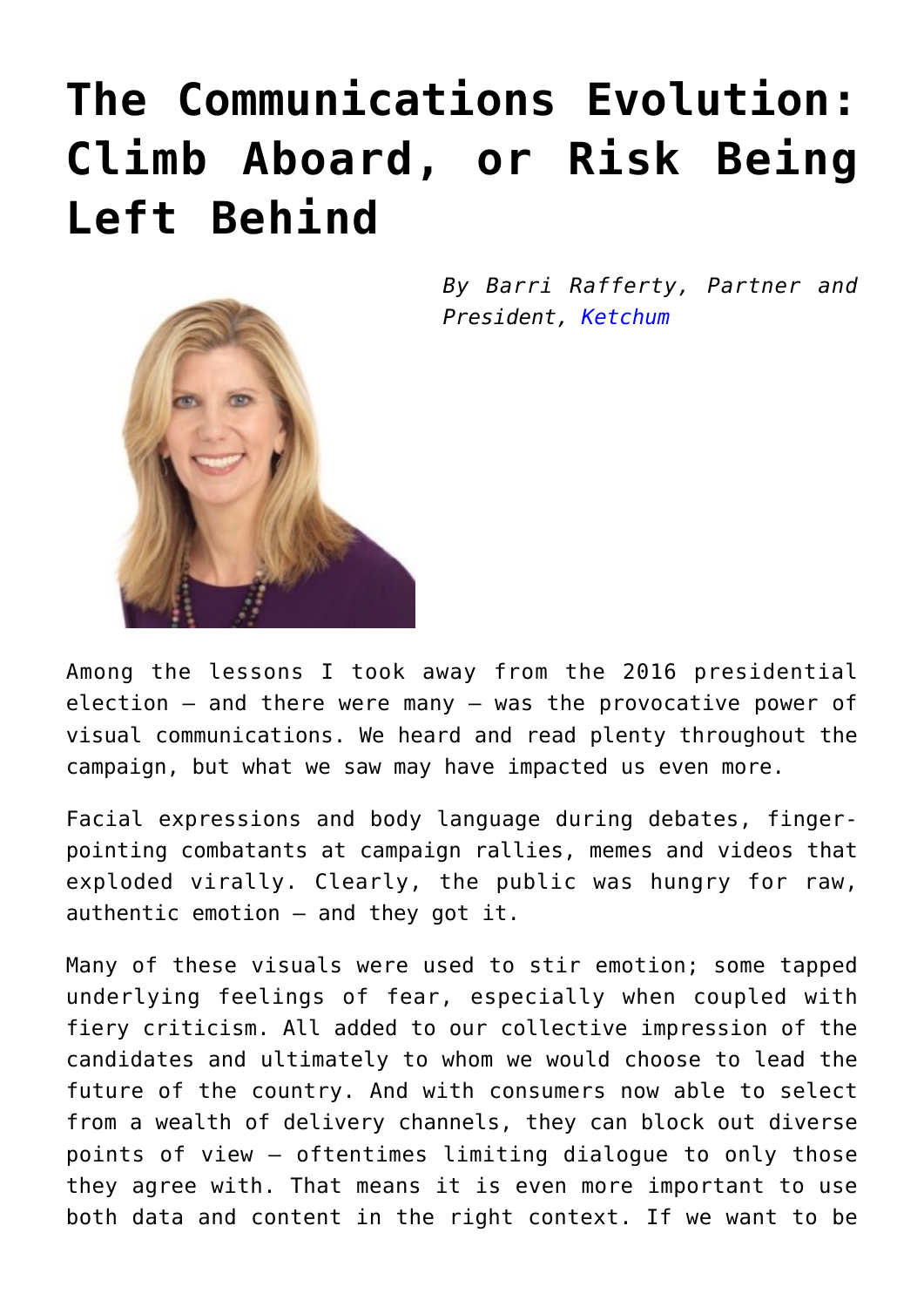heard, we need to find ways to engage and incite reaction amid ongoing conversations.

Imagery has always been central to how humans communicate, and it has played key roles in elections before (see Nixon vs. Kennedy, 1960). But this year was different, and indicative of the ongoing evolution of communications as a whole. As 2016 draws to a close, marketers and other business communicators preparing for 2017 and beyond would do well to reflect on the changing nature of our profession.

The popularity of social media, and advancements in technology and data science are transforming the industry, like it or not. Visual storytelling, short sound bites, influencer marketing and reputation management are the new muscles you need to build.

#### **The future is visual, and short**

Once, a practitioner's most important skill was writing. It's still vital – but visual storytelling stands side-by-side with copywriting headline and memorable sound bites as an essential elements of any [marketing](https://www.commpro.biz/marketing-section/) or communications campaign. Our discipline regularly features roles that didn't exist a few years ago – Video Content Specialist, Digital Strategist, Data Scientist. These are the experts on the front lines today, putting content in context.

Why is this happening? Because audiences demand it. And we do, too.

Recent studies reveal the average attention span is just eight seconds, but most content is much longer. Our job is to ensure that those first eight seconds grab viewers' attention, and that the next eight seconds convince them to keep watching. If your messages aren't grabbing and engaging instantly, you'll lose the viewers. Maybe, to your competitor.

Short, compelling, visually striking content is driving social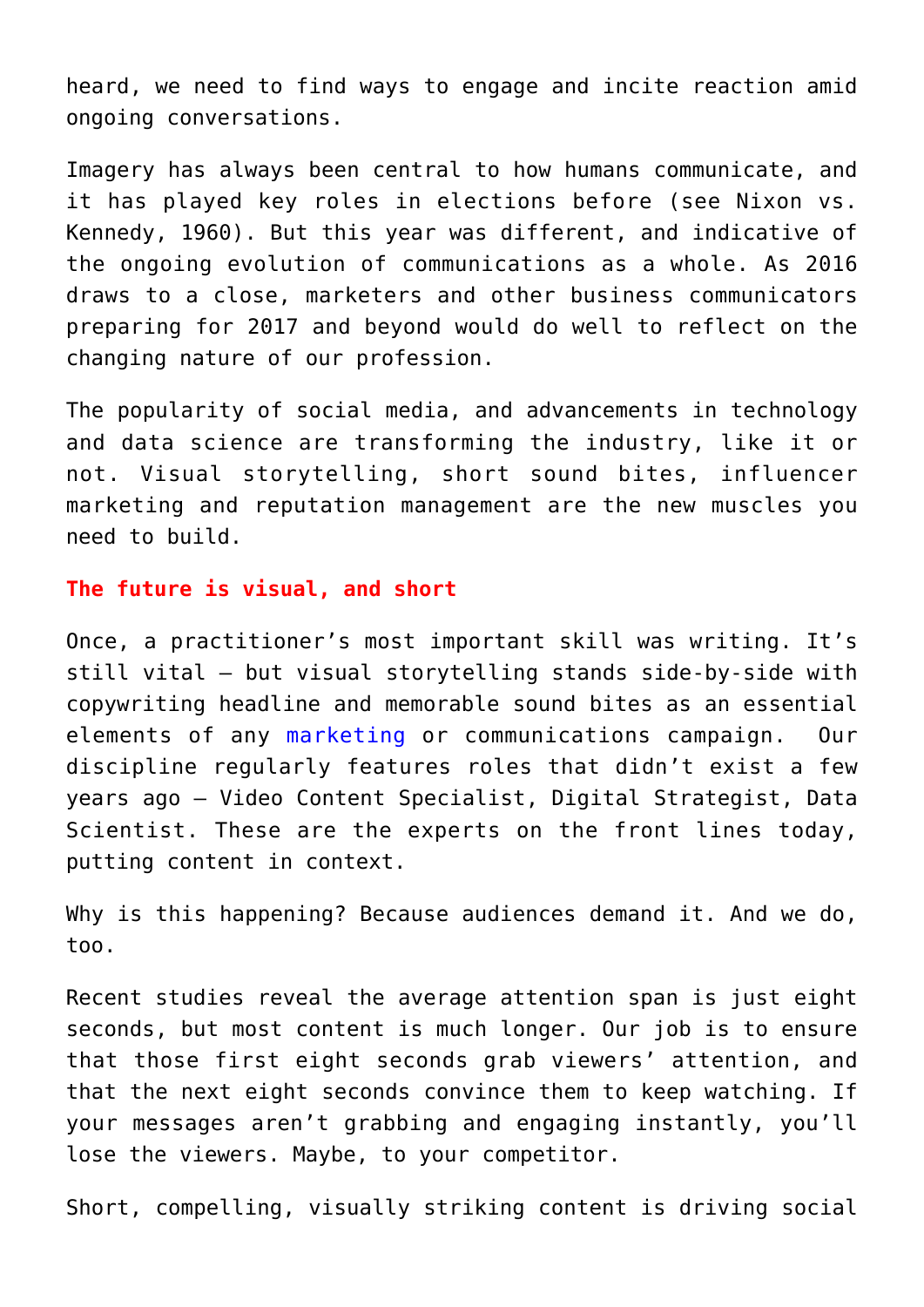and other forms of storytelling.

Longer-form content remains essential for telling complex stories; but quick engaging hits are what help sell laundry detergent, concert tickets and even philanthropic endeavors.

No form of visual storytelling has more potential than virtual reality (VR), which sits at the intersection of education and entertainment. VR is not just for gamers anymore. Today, it enables realistic and immersive simulations of a 3D environment that are simply breathtaking.

Can you picture the possibilities for brands? We can.

Ketchum recently launched a specialty to create compelling VR content. Imagine exploring a virtual hotel room before you decide where to book. Or ushering fashion bloggers onto a virtual runway during New York Fashion Week. For Clorox Healthcare, we created content that allowed patients to virtually enter a treatment room and watch a 360-degree video of a nurse using new Nasal Antiseptic Swabs on a patient to prevent deadly staph infections.

#### **The star power of influencers**

The future isn't shaped only by what you see. Sometimes the best way to tell or show your story is by choosing the right influencer to lend his or her voice.

Influencers shape how people think, behave and purchase. From the days when baseball legend Babe Ruth hawked cigarettes and cereal in the Roaring Twenties, to the participation of YouTube luminaries in product release events today, the famous and the infamous have been central to efforts to influence purchase decisions and incite behavior change. But it's frequently a crap shoot. Brands often pay top dollar to a superstar, hoping his or her endorsement or participation will shine a positive light on their product or cause. It's a timeand battle-tested approach that often works quite well. Or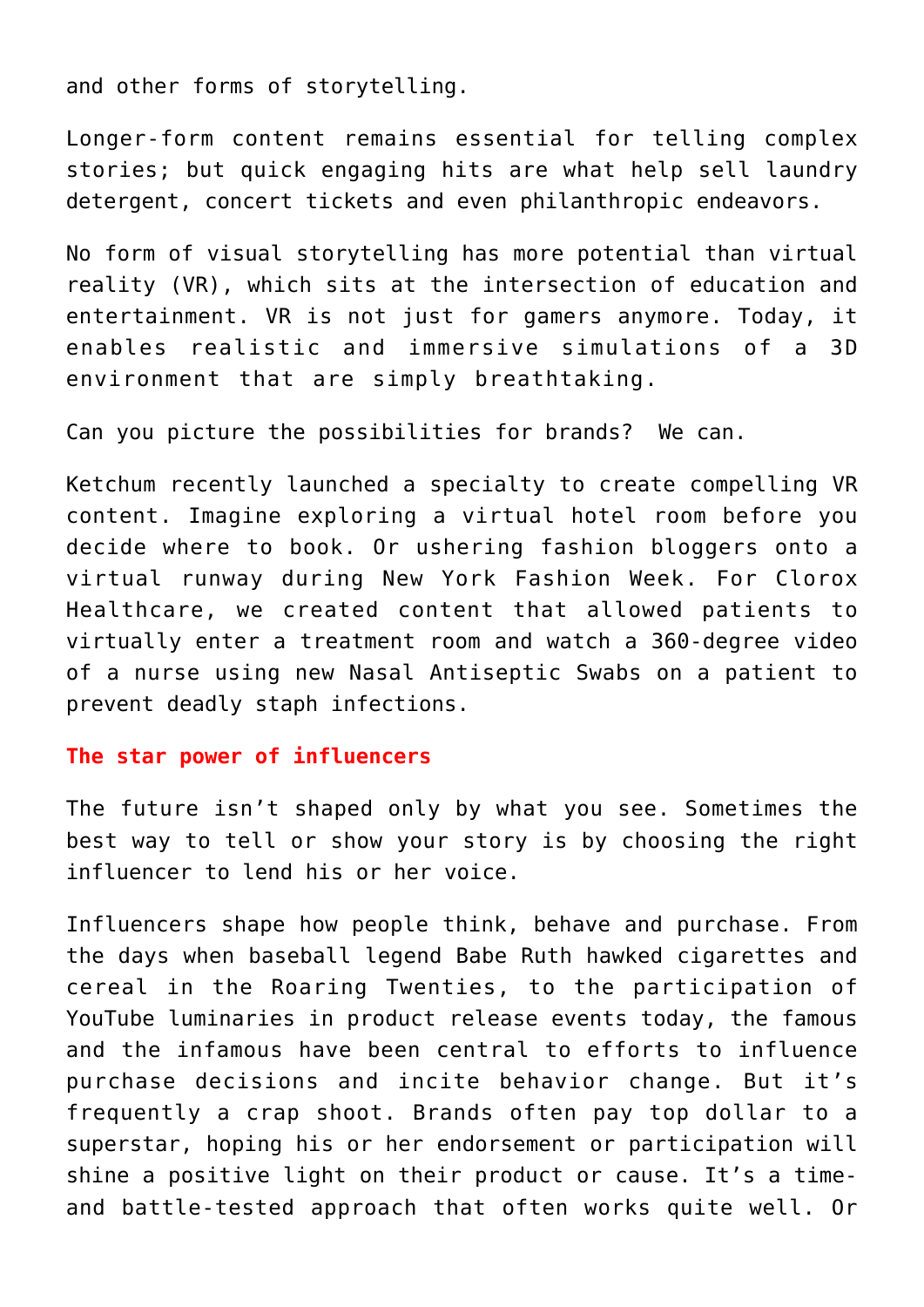seems to.

Today, however, organizations are demanding to see tangible ROI beyond media impressions and "likes" to justify the value of influencer programs. Plus, Big Data and advanced analytics have hastened demand for more precise audience targeting; indeed, a hyper-local influencer campaign aimed at Millennials in a 10-mile radius around a new store may be more effective than a broad-brush celebrity ribbon-cutting appearance.

Data science has put a finer edge on how influencer programs are assessed. Will a pricey mega-star generate a greater return than a highly-respected blogger with a small yet passionate following? The answer lies in the data. As a result, companies like our partner Tubular Labs – which tracks global video content across platforms and devices – are growing in importance.

#### **Reputation is made (or lost) in a moment**

And just as influencers have the power to help brands take off, the prevalence of citizen journalists means even small missteps can incur big hits to a business.

With social media "reporters" at the epicenter of any event  $$ including crises – corporate reputation teams must be ready for activation, 24/7. The small buffer that once existed for crisis teams in the pre-Internet era is gone; today, the time to react and respond is further condensed.

You can't wait until your initial response is perfectly scrubbed, because the rocket of public opinion has left the launching pad – and is careening through cyberspace, out of your control. When an issue explodes, leadership must act in the moment – or otherwise is assumed to be covering up something, and that furthers speculation and misinformation.

Very few senior management teams are prepared for this new crisis communications paradigm, and fewer still participate in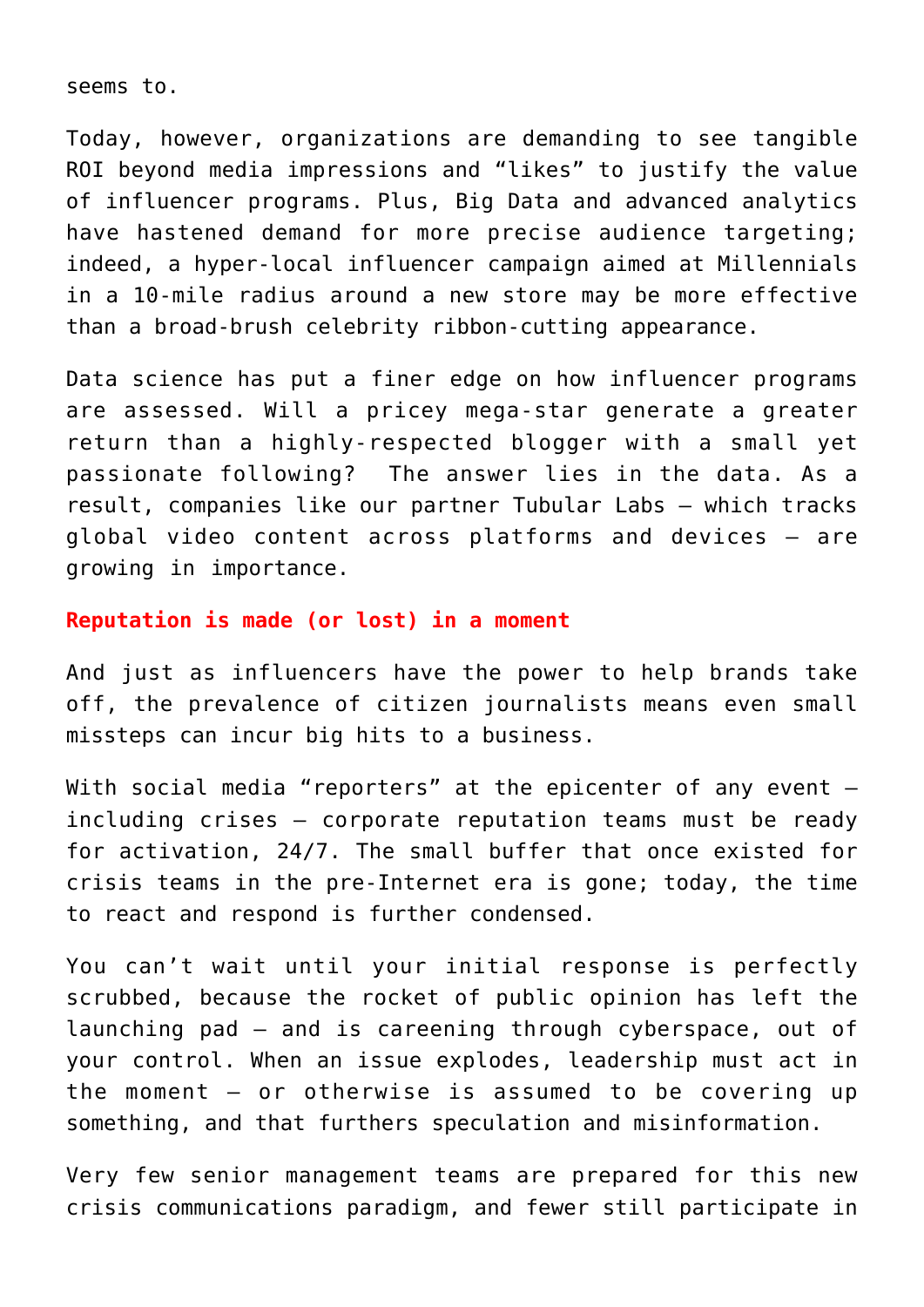scenario building or crisis simulations that shape how best to react in these situations. Round-the-clock social listening and tracking tools create awareness, not an action plan.

Beyond issues and crises, corporate reputation now hinges on the new reality that – as my Ketchum colleague, Sean Fitzgerald has described it  $-$  "Businesses exist at the will of the people." Looking at reputation through the lens of all stakeholders must be at the core of any reputation management strategy.

It has been said that there is nothing new under the sun. Maybe. But as technological advancements and consumer preferences continue to evolve, the manner in which we communicate must progress accordingly. And fast.

*About the Author: Barri Rafferty is partner and president at Ketchum, a leading global communications firm. Follow her at [@barrirafferty.](https://twitter.com/barrirafferty)*